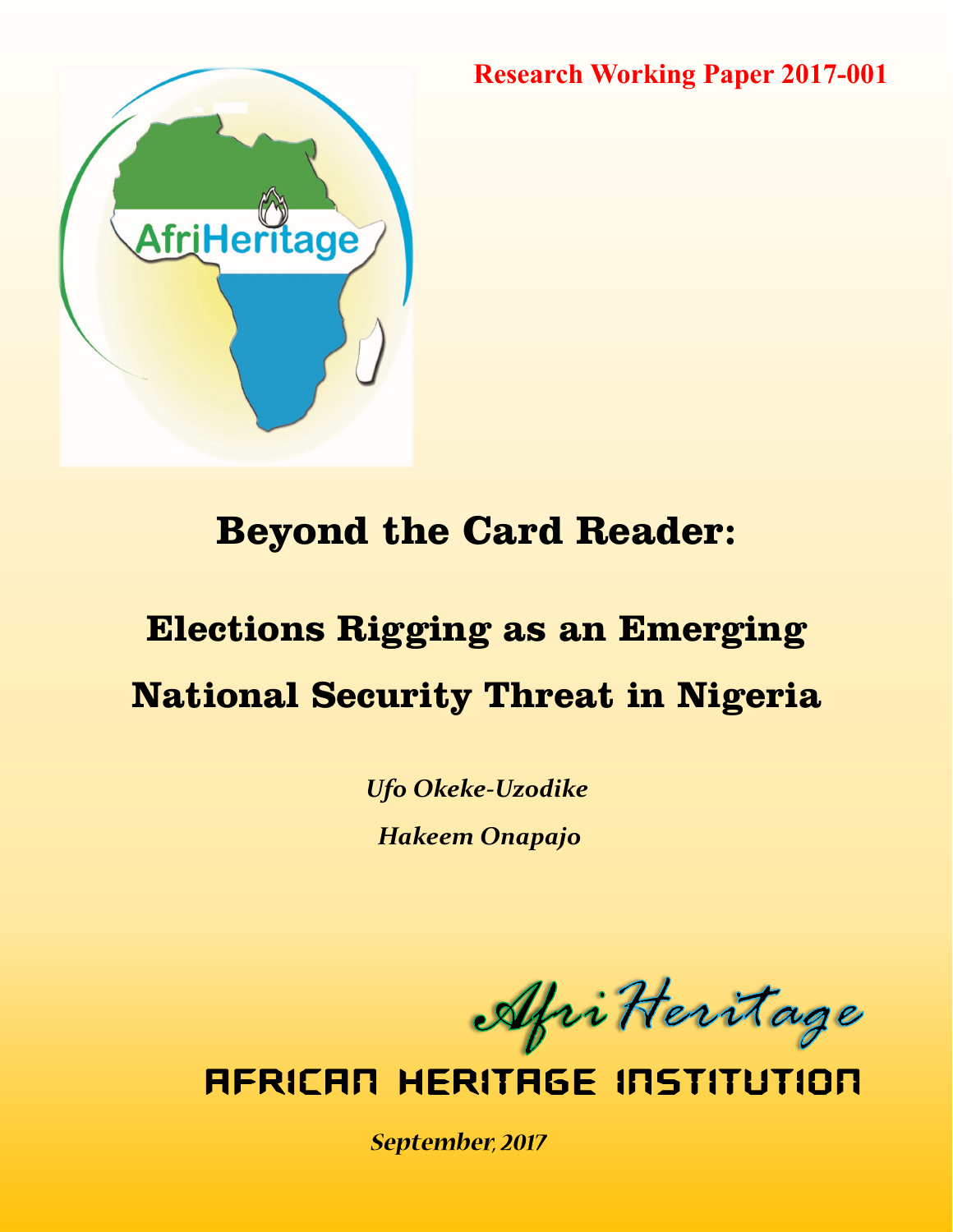# **Beyond the Card Reader: Elections Rigging as an Emerging National Security Threat in Nigeria**

Electoral fraud is widely perceived as a common phenomenon in developing countries due to the lack of established institutions that can ensure transparency, accountability, legal norms and order, and sophisticated electoral system and electorates that appreciate and have the capacity to defend the franchise. Indeed, there is strong evidence that electoral fraud has been rampant in developing environments because elite clusters are able to control and structure the system to either serve narrow interests (where there is reasonable cohesion) or mediate competing interests or rivalries (where there are serious regional or social cleavages). Unsurprisingly, electoral malfeasance has been a scourge historically all over the world and across political systems and levels of economic development, including the contemporary advanced democracies. For instance, electoral manipulation and fraud were commonplace historically in the United Kingdom where political corruption was effectively institutionalized and justified until the middle of the  $19<sup>th</sup>$  century following the Reform Act of 1832. Before reforms, many aspects of British electoral corruption were as scandalous as many of the worst electoral frauds in developing countries today. For instance, riddled with internal divisions -- especially ethnicity, class and north-south regional issues – British politicians nurtured and tolerated a representative system that was so corrupt that it was widely acknowledged as "rotten" or "pocket" boroughs. One such borough – Old Sarum – had two representatives for hundreds of years even when it had absolutely no residents to represent; and despite the fact that cities like Leeds or Manchester, with more than 200,000 people by 1830, had no representatives at all. It was bought and sold by powerful elite families such as the Pitt family, which produced two British Prime Ministers -- William Pitt, 1st Earl of Chatham, and his son William Pitt the Younger (Farrell, 2009). Thomas Paine (1791) argued decades earlier:

**The county of Yorkshire, which contains near a million of souls, sends two county members; and so does the county of Rutland which contains not a hundredth part of that number. The town of Old Sarum, which contains not three houses, sends two members; and the town of Manchester, which contains upwards of sixty thousand souls, is not admitted to send any. Is there any principle in these things? Is there anything by which you can trace the marks of freedom, or discover those of wisdom?**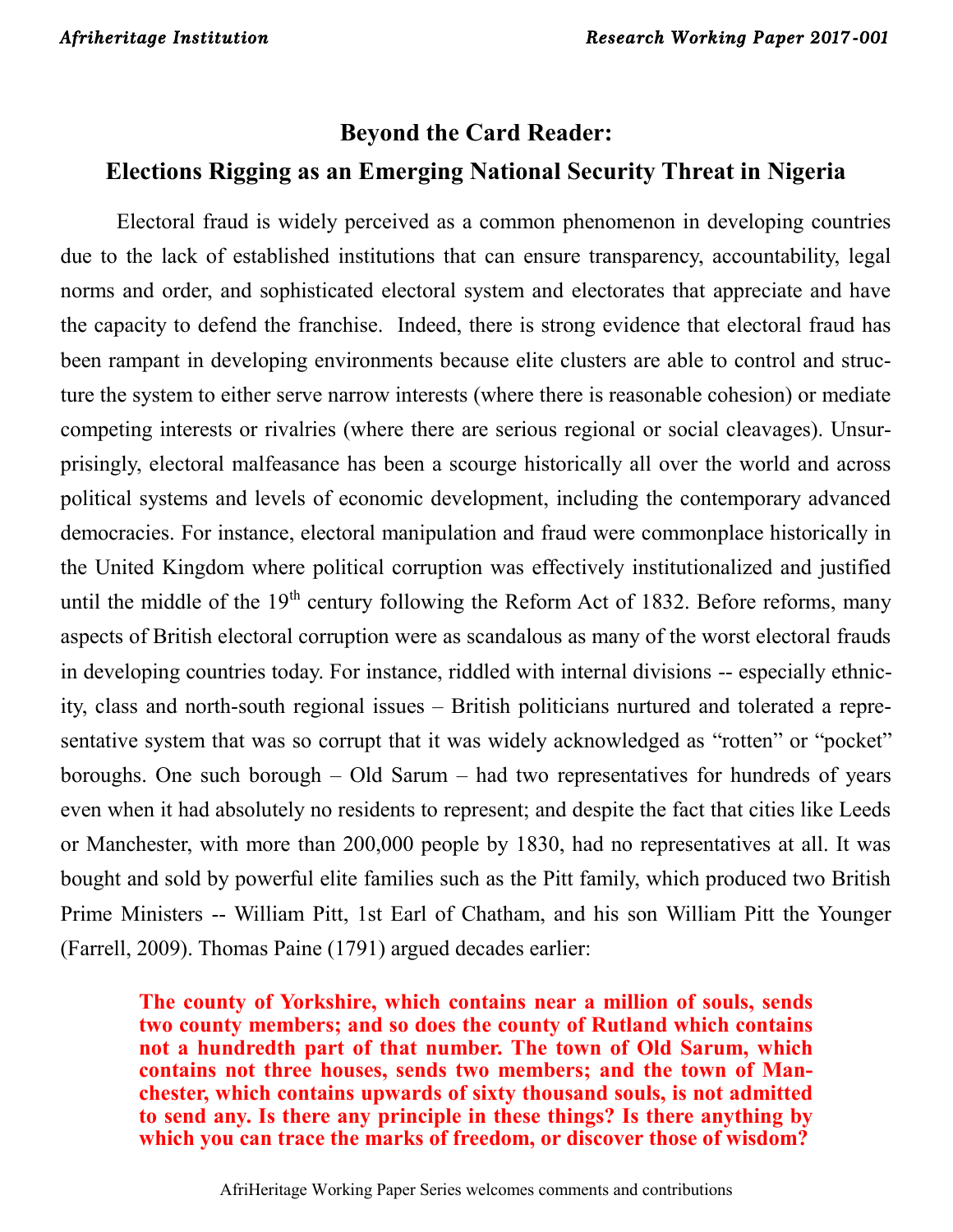As with Britain, so it was with the United States. Indeed, political shenanigans of various sorts have been so integral to the American political system that the integrity of the system has always been a major concern; and, often, has been subjected to questions periodically following close elections. Beyond issues such as the elitist Electoral College, which sometimes serves to undermine the will of the people by making nonsense of the popular vote, or the habit of ruling parties to manipulate geographic lines to ensure the right mix of voters in particular areas for themselves, political processes in the United States have always been open to abuse:

**From the earliest days of the republic, American politicians (and much of a cynical populace) saw vote rigging as a necessary evil. Since the opposition was assumed to be playing equally dirty, how could you avoid it? Most Americans would probably have confessed to a grudging admiration for New York City's Tammany Hall machine, which bought off judges, politicians, and ward captains, ensured the suppression of thousands of votes, and controlled Democratic Party nominations for more than a century (Collier, 2012:33)**

Basically, much of America's more than 200 years of independence has been filled with illegal and quasi "legal" arrangements and activities designed by dominant elite fractions to achieve an upper hand in political competitions. Historically, from gerrymandering to a range of technicalities, electoral processes in America were often manipulated for political advantage: the 1792 election where John Jay's gubernatorial mandate was stolen; the 1855 "Bleeding Kansas" electoral debacle that resulted in post election riots and a physical fight between a US Senator and a Congressman; the hugely disputed 1876 presidential elections, which led to the controversial Compromise of 1877 that had historic social and political consequences for the states of Florida, Louisiana, and South Carolina. More recently, in America's closest presidential election, George W. Bush got the presidency over Al Gore by: winning the decisive and very controversial Florida contest by a .009% margin (537 votes); and, subsequently, winning at both the Florida Supreme Court and the United States Supreme Court. This was despite Al Gore's acknowledged superior vote count and evidence that he would have won if legally valid ballots were counted (Chait, 2012; Kettle, 2001).

Beyond the United States and the United Kingdom, electoral fraud (legal or otherwise) or intrigues have marred electoral processes around the world and denied hundreds of millions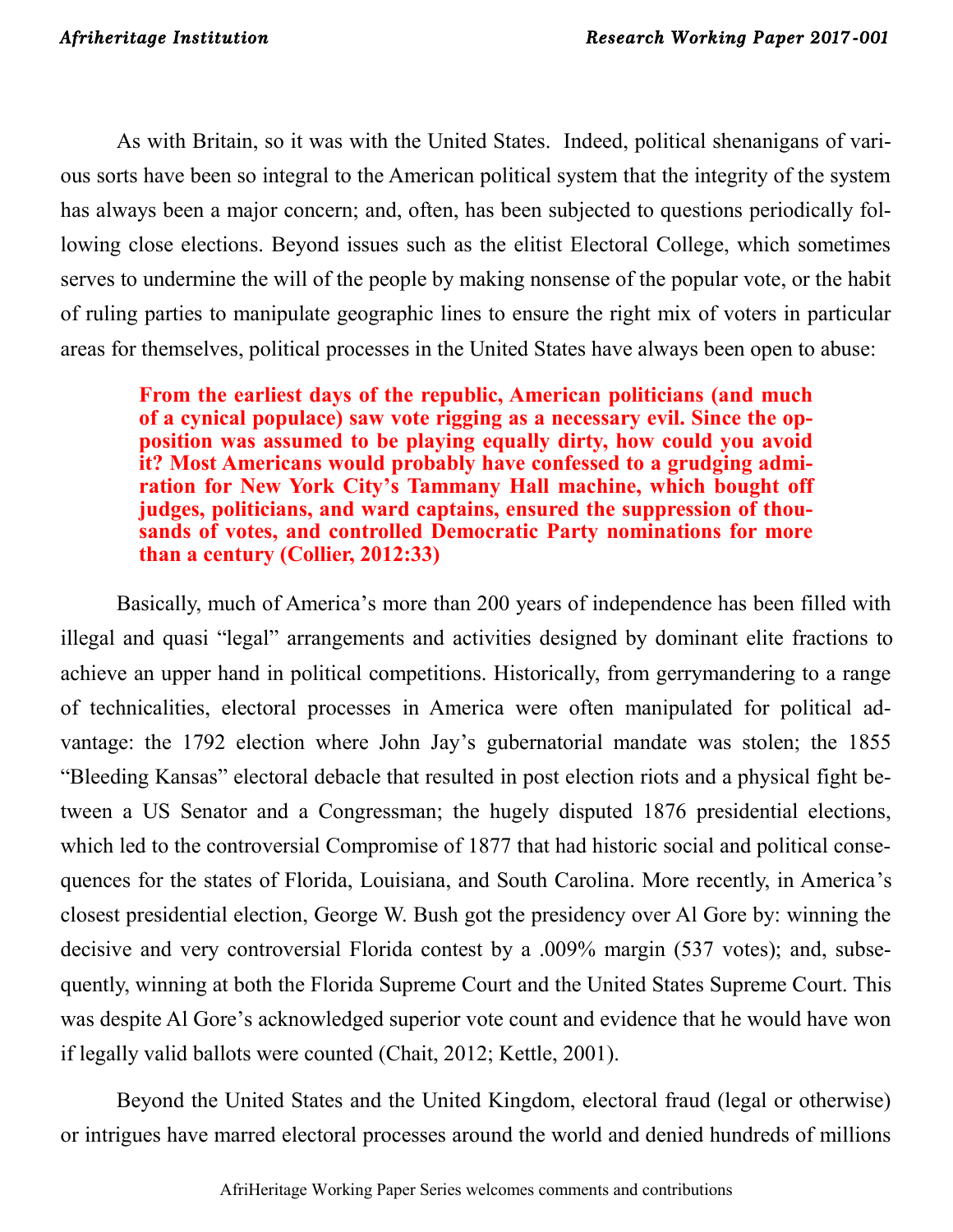of people their democratic franchises. Around the world, citizens are increasingly intensifying age-long battles against social and political elites over their serial abuses of authority to manipulate and usurp control of electoral processes in service of their personal and familial interests. In this way, there is a growing public realization and perception around the world that all is not well with democracy and democratic institutions. Clearly, beyond the well known incidences of electoral conflicts in developing countries, continuing issues of electoral fraud and manipulations in the United Kingdom, European Union states, United States, and other countries are not only undermining democratic values and democracy but also weakening confidence in the idea of free and fair elections as a panacea for the governance issues and challenges facing many countries around the world.

Aided by social media and other forms of new media, citizen responses have been fairly swift and growing in intensity (and deadliness) as more people join the loop. Electoral systems that flourished for decades or even hundreds of years are increasingly being challenged as flawed or manifestly unjust. In a wide range of countries such as Afghanistan, Brazil, Burundi, Congo, Cuba, Egypt, Guatemala, France, India, Iraq, Libya, South Africa, South Korea, Syria, Ukraine, United States, Venezuela, and Zimbabwe, citizens are complaining and demanding significant reforms or wholesale changes of electoral processes and governance apparatuses. In some instances – Egypt, Tunisia, Venezuela, Zimbabwe, etc – citizen reactions have bordered on outright revolt against the system.

This paper provides an evaluation of the existing technological strategies in the Nigerian electoral process with a view to ascertain their reputed efficacy for solving the problem of electoral malpractices in the country. Are the devices really fit for purpose? Will they address the accreditation problems and prevent multiple voting and other forms of elections rigging and malpractices? Is Nigeria technically ready and able to manage effectively electronic devices that have the potential of being used to unleash massive electoral fraud that could completely undermine peaceful coexistence within its fragile and sensitive electoral context? It then provides policy recommendations on advancing the measures to improve the credibility of elections in Nigeria.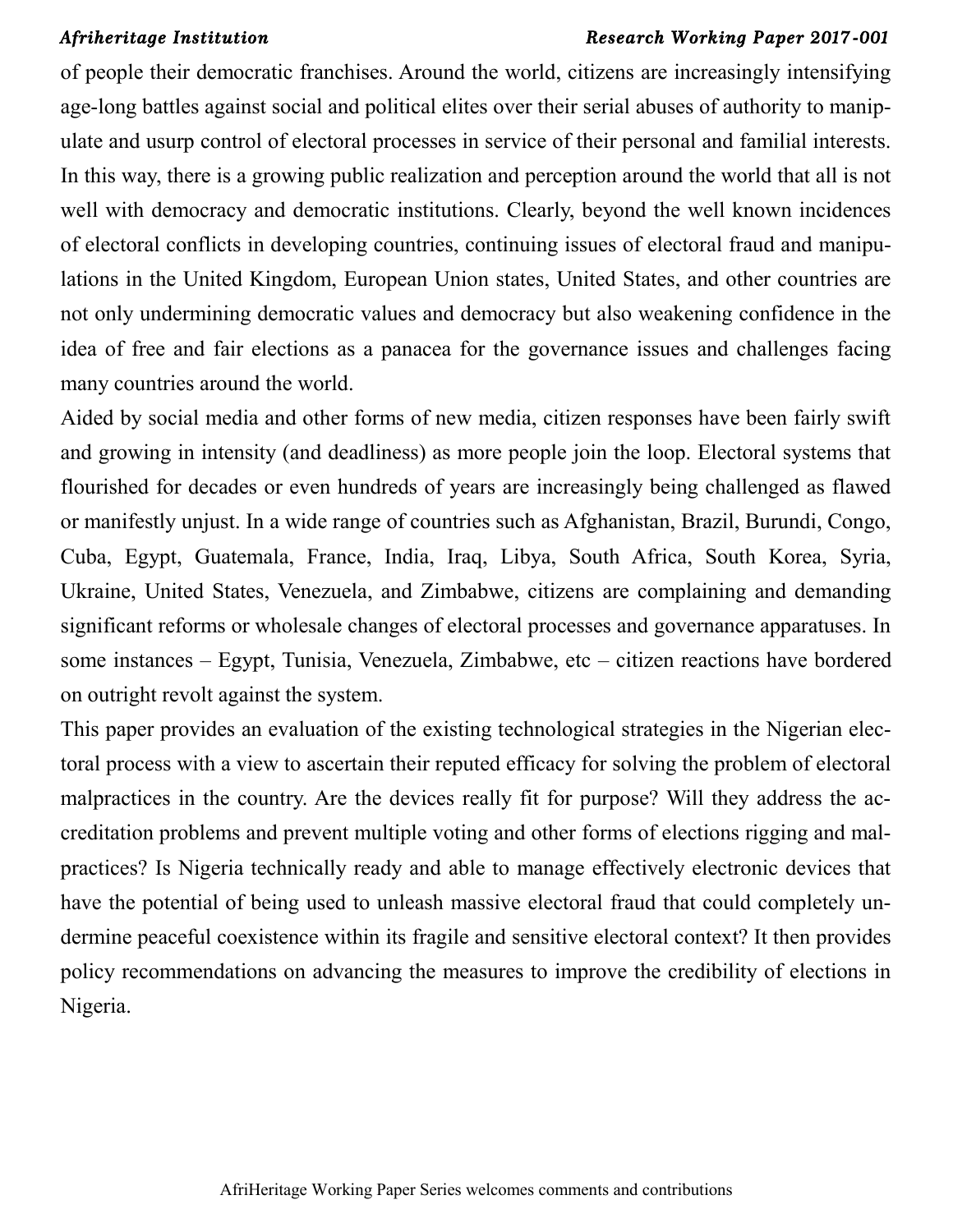# **Explaining Electoral Fraud**

Usually, electoral fraud is understood to mean a deliberate attempt to manipulate, alter, or interfere with the true result of an election or the processes leading to an election. In essence, according to Birch (2007: 3), the idea explains "all activities that lead to a violation of the 'level playing field' that is the ideal of electoral processes". Basically, the purpose of electoral fraud is to shape election results in favor of a preferred candidate or political party. Electoral fraud may take place at any stage of the electoral process including before, during and after voting. Although electoral fraud often occurs during the voting process, significant amounts of electoral fraud do occur:

- **Before Voting** -- through the manipulation of the electorate: for instance, by emplacing legal rules on eligibility; disinformation (spreading false information about rivals or self); shaping demographic contexts; disenfranchising particular population groups; cracking or packing population groups through gerrymandering; making favorable laws on voting processes and details, dividing the opposition by ensuring continuous discord through the manipulation of the power of incumbency and the use of financial rewards; fake voter registration; intimidation through the use of violence or threat of violence and other intimidation tactics on rivals or supporters of rivals.
- **During Voting** -- through ballot box stuffing or multiple voting; vote buying; misleading (confusing) ballot papers; misuse of proxy votes; misrecording of votes; destruction or invalidation of ballots; voter impersonation; and tampering with electronic voting machines, etc.
- **After Voting** through fabrication of results; false declaration of winners; rigging through court decisions; etc. (Onapajo and Uzodike, 2014)

As with the rest of the world, Nigeria has faced serious challenges with respect to building a credible democracy and its enabling institutions. As such, Nigeria is currently a notional "democracy" without established or embedded democratic values, principles and institutions. Not surprisingly, elections – better understood as (s)elections in Nigeria -- pose significant challenges to the state due not only to persistent reoccurrence of massive electoral fraud, malpractices and violence, but also because of the inability of the state to control key gatekeepers who mobilize their wealth or political authority in illegal furtherance of their personal political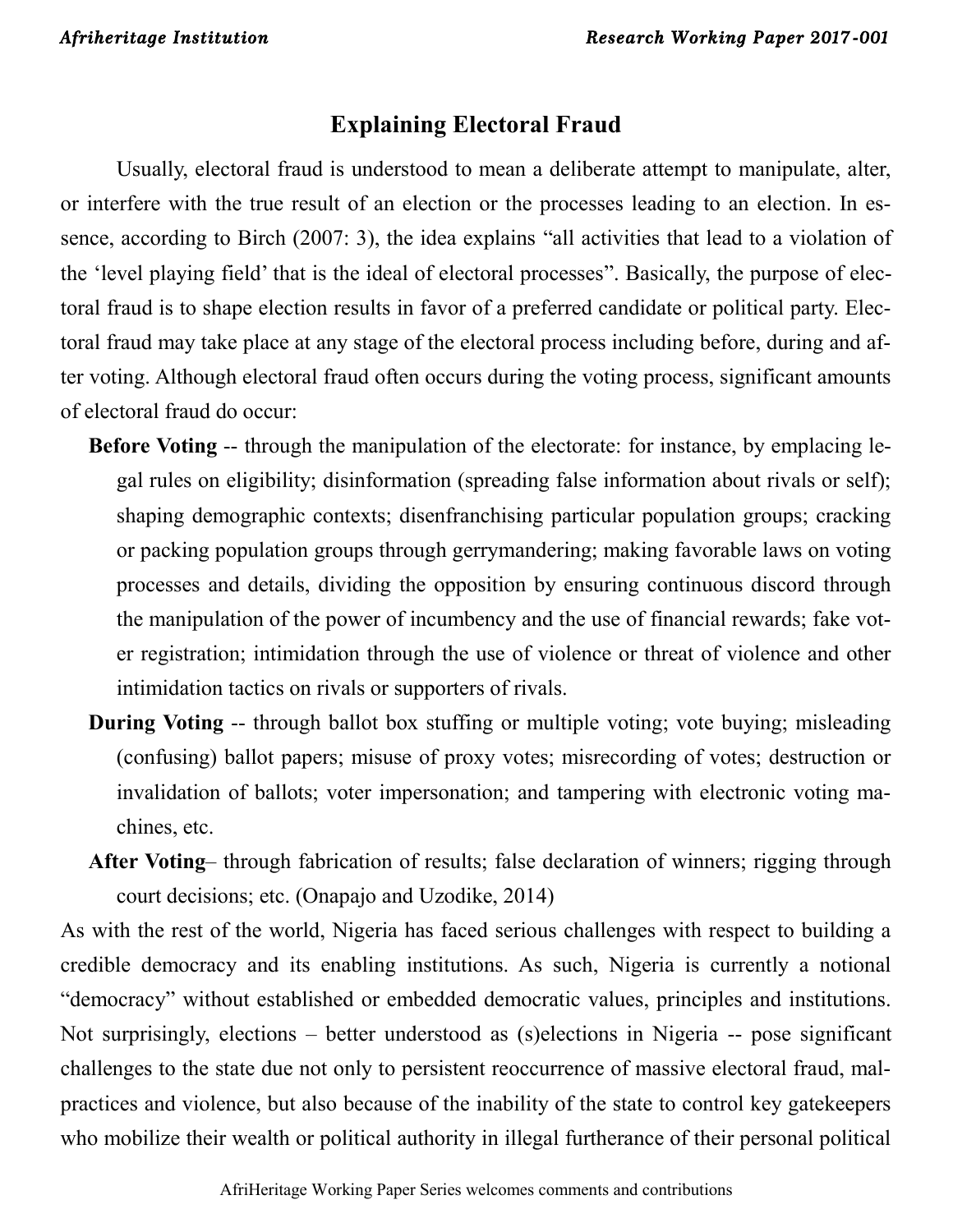interests.

In fact, since the transitional elections in 1999, each Nigerian electoral cycle has been associated with intense controversies following allegations and counter-allegations of election rigging and fraud by the political actors. The dire consequences include: the emergence of a culture of near-automatic challenges of electoral results as rigged; a recourse to highly expensive "legal" fights in which the winner of the election is chosen by a judicial system that is brutally corrupt; and the possibility of large-scale, destructive and deadly violence if the outcome is unfavorable. In one of the worst instances -- the highly controversial 2007 General Elections – as many as 1,527 legal petitions were lodged by unhappy candidates that had the financial power to either seek or buy justice. One exasperated observer found incomprehensible the logic of the judicial judgment proffered for one of the legal battles where state governorship was awarded to an individual who was not even on the ballot:

**… we have ample cases of technical justice where a person who was not allowed to contest a particular election can also be declared the winner of the same election…the governorship election in Rivers State in 2007 is no doubt a good example. According to the Independent National Electoral Commission (INEC), Celestine Omehia who contested the governorship election under the banner of the Peoples Democratic Party (PDP) won the contest. On the other hand, the Nigerian Judiciary having found that Rotimi Amaechi was the rightful candidate of the party declared him the winner. That was how the election was won. The judgment made some sense to some people but the layman may have found it hard to understand the logic which tended to suggest that persons who voted for Omehia thought it was Amaechi they voted for (Iredia, 2013).**

Increasingly, this has not only created a legitimacy crisis for purportedly elected leaders but also informed a number of negative assessments by election observers and scholars alike about the quality of the country's elections. More importantly, it has had the net effect of engendering serious concerns about, and reduced confidence in, electioneering, democratic institutions and democracy. Clearly, the phenomenon tarnishes Nigeria's democratic credentials internationally.

# **Controversial Elections and Democracy in Nigeria**

Since 1999, Nigeria has experienced five major electoral seasons; of those, one led to an unprecedented change of power between political parties at the level of the presidency. In the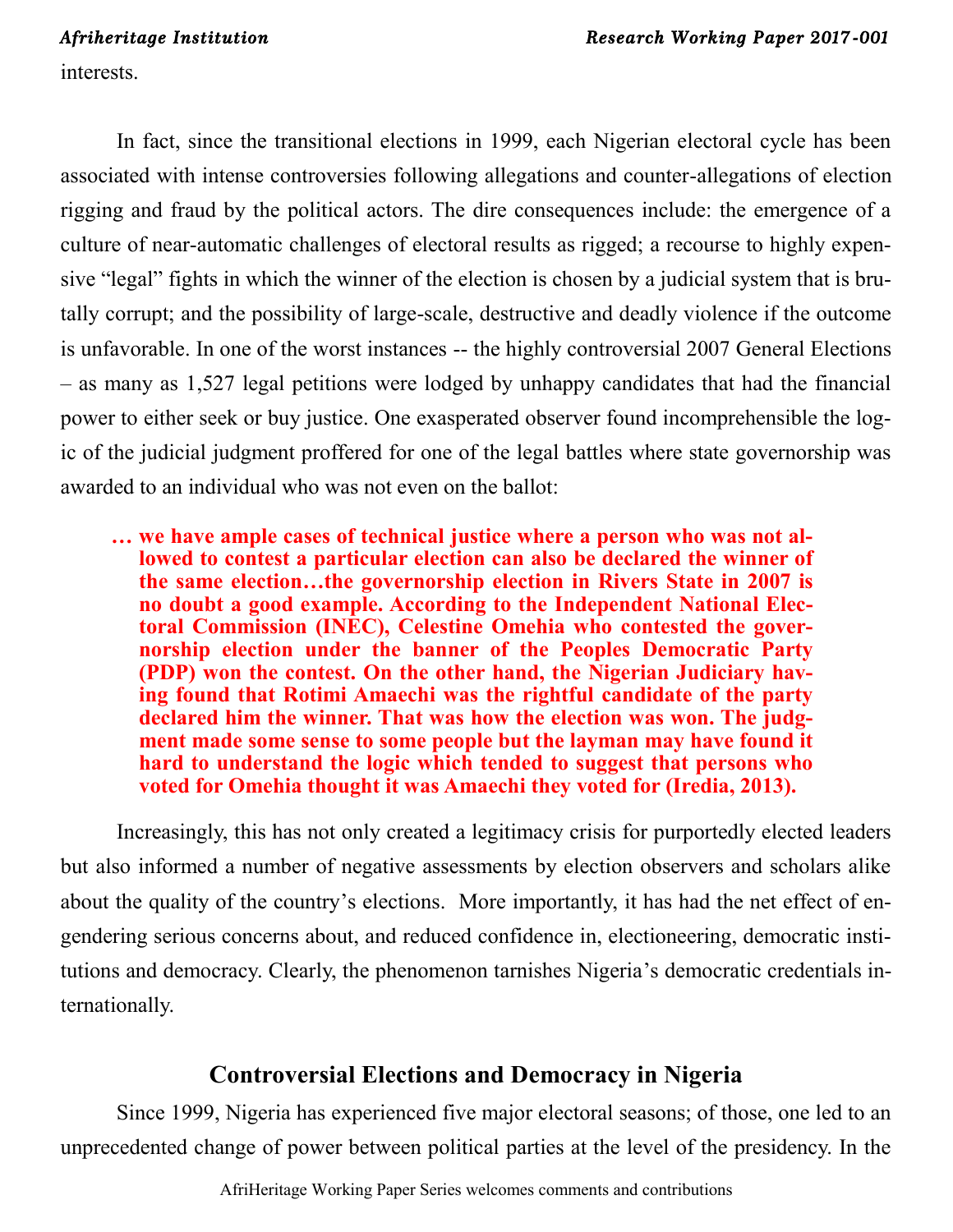"electoral turn-over" and "power alternation" perspectives in the literature on elections and democracy and given the regularity of state elections, Nigeria may be adjudged to have performed satisfactorily and, as such, could be deemed to be moving towards democratic consolidation. However, from a liberal democratic perspective on electoral integrity, Nigeria is a country still in search of a truly democratic system. Liberal democracies are characterized by free, fair and competitive electoral systems where power is constitutionally separated and apportioned to different branches of government, and the rule of law is recognized and obtainable in everyday life within an open society in which individuals enjoy full sets of civil, political, and human rights – and equal protection of all their rights and freedoms.

However, the objective reality remains that Nigeria is a country where the president and some government officials and powerful individuals openly ignore legal judgments or the law. Essentially, Nigerians do not enjoy equal rights or protection before the law. As impunity has become the norm with top public officials, it has become normal in private life, across a wide range of social, economic and political activities. It is this development and the associated attitude that has deeply permeated the electoral process and shaped the outcomes of elections in the country. Not surprisingly, until a mild reversal trend occurred with the 2011 and 2015 elections, Nigeria's electoral outcomes were progressively worse (more corrupt) for each cycle. By 2007, it had become possible not only for incumbents (or a clique) to openly select and enthrone who they want but also for well-placed private persons to do so as happened in Anambra State in 2003 where an individual fraudulently chose the governor and his deputy as well as all the members of the state assembly. In essence, Nigeria's election results have tended to be incongruent with the popular wishes of the people; hence, many Nigerians lack confidence in the electoral process and the institutions governing it. The net effect is three-fold: the political office holders who emerge from the process struggle with a certain legitimacy burden; because the office holders assumed office without support, many often feel unconcerned about building bridges within their constituencies; and finally, negative impact of the resulting dissonance on governance due to the combination of lack of legitimacy, arrogance about needing support to remain in office, and (sometimes) the need to spend significant amount of financial resources and time in a legal fight to remain in office.

While electoral malpractices in Nigeria have been extensive over the years, scholars and election observers argue that it is incontestable that the 2007 general elections were the worst. For instance, Momoh (2016: 2) notes that while **"the 2003 general elections were frankly scan-**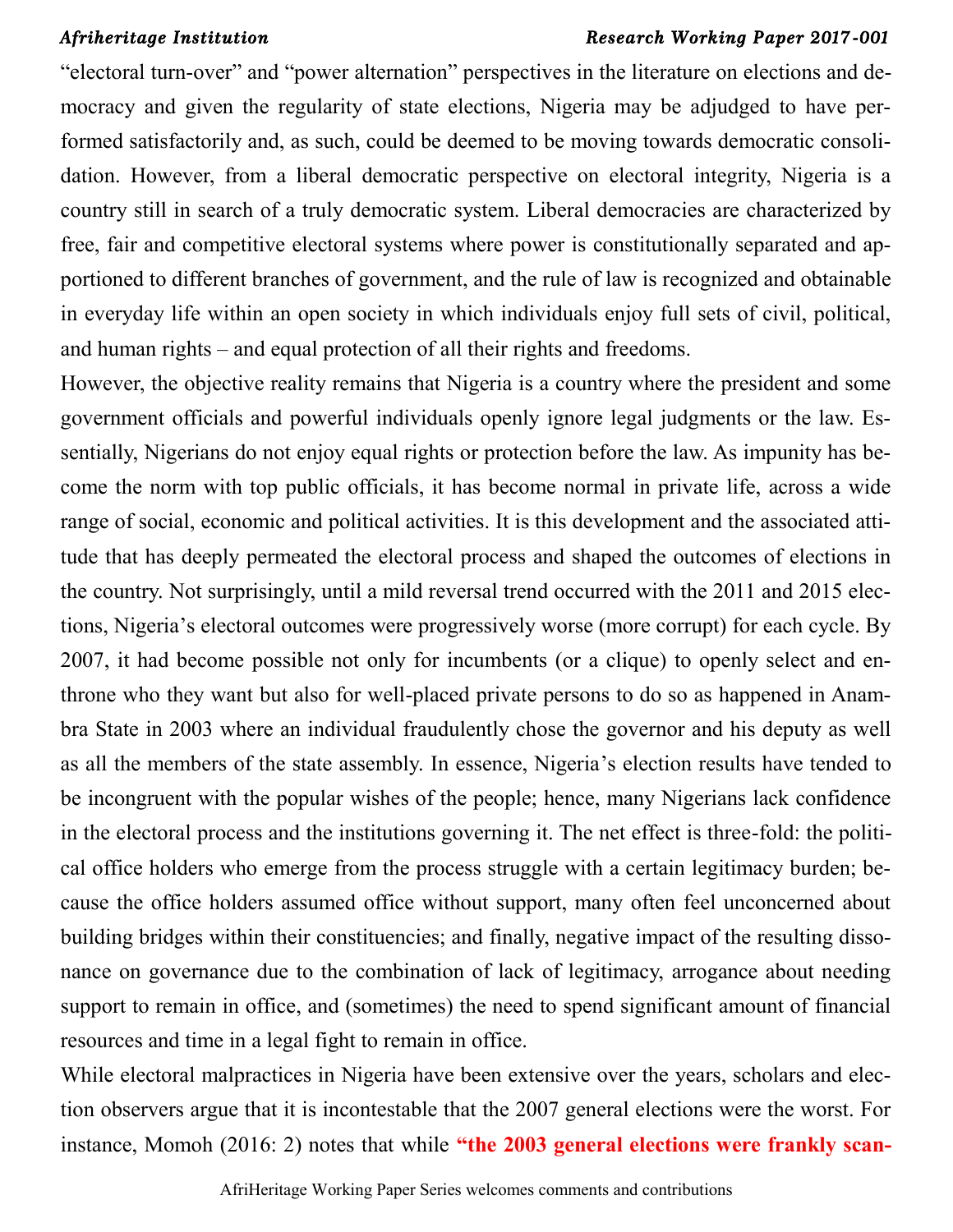**dalous…the 2007 general elections were nothing but mere allocation of votes to contestants or candidates."** Many other assessments were equally emphatic: for the European Union – "…the worst ever seen anywhere in the world"; Human Rights Watch argued flatly: "Many seasoned observers stated that the 2007 polls were among the worst they had ever witnessed anywhere in the world" (Human Rights Watch, 2007). DFID (2007:1) was detailed in its assessment:

**The Nigerian elections of April 2007 were judged by most observers to fall a long way short of the standards for credible, free and fair elections and to be the worst in Nigeria's post-independence, electoral history. Thus far, elections have served the interests mainly of the powerful elite and have had little, if any, significant impact on deepening representative democracy, let alone transforming people's socio-economic livelihoods in a positive manner. The reports of domestic and international observers provide confirmation that all stages of the elections were fundamentally flawed**

With the general elections that swept him to office roundly criticized and questioned locally and internationally about its freeness and fairness, the Umaru Musa Yar'Adua government took the bold step of commissioning the Electoral Reforms Committee (ERC) to provide recommendations on how best to reform Nigeria's electoral system. The ERC report and recommendations, which were well received by the public, called for sweeping reforms of the entire electoral process including the restructuring of institutions that relate to the delivery of elections such as INEC, the judiciary, political parties, security forces, and civil society. The report also emphasized the need for attitudinal change on the part of the political elite. Although generally applauded as useful, the ERC report suffered the fate of many other committee reports – perhaps, due to Yar'Adua's shaky health and eventual death. What was clear was that, as a group, the political elite lacked the will or interest to implement the recommendations of the committee.

Nevertheless, the committee's efforts were not totally wasted. More than ever before, Nigerians had become more aware of the need for credible management of electoral processes. Maurice Iwu, who had fared very poorly as INEC chair, was replaced by Attahiru Jega. A member of the ERC, Jega was deemed to be generally acceptable both to civil society groups and the general public. The ERC's report further influenced debates in the public space, which ultimately led to aspects of the reform measures taken at the governmental level. For instance, some amendments were made on the 1999 Constitution and the Electoral Act (2010), which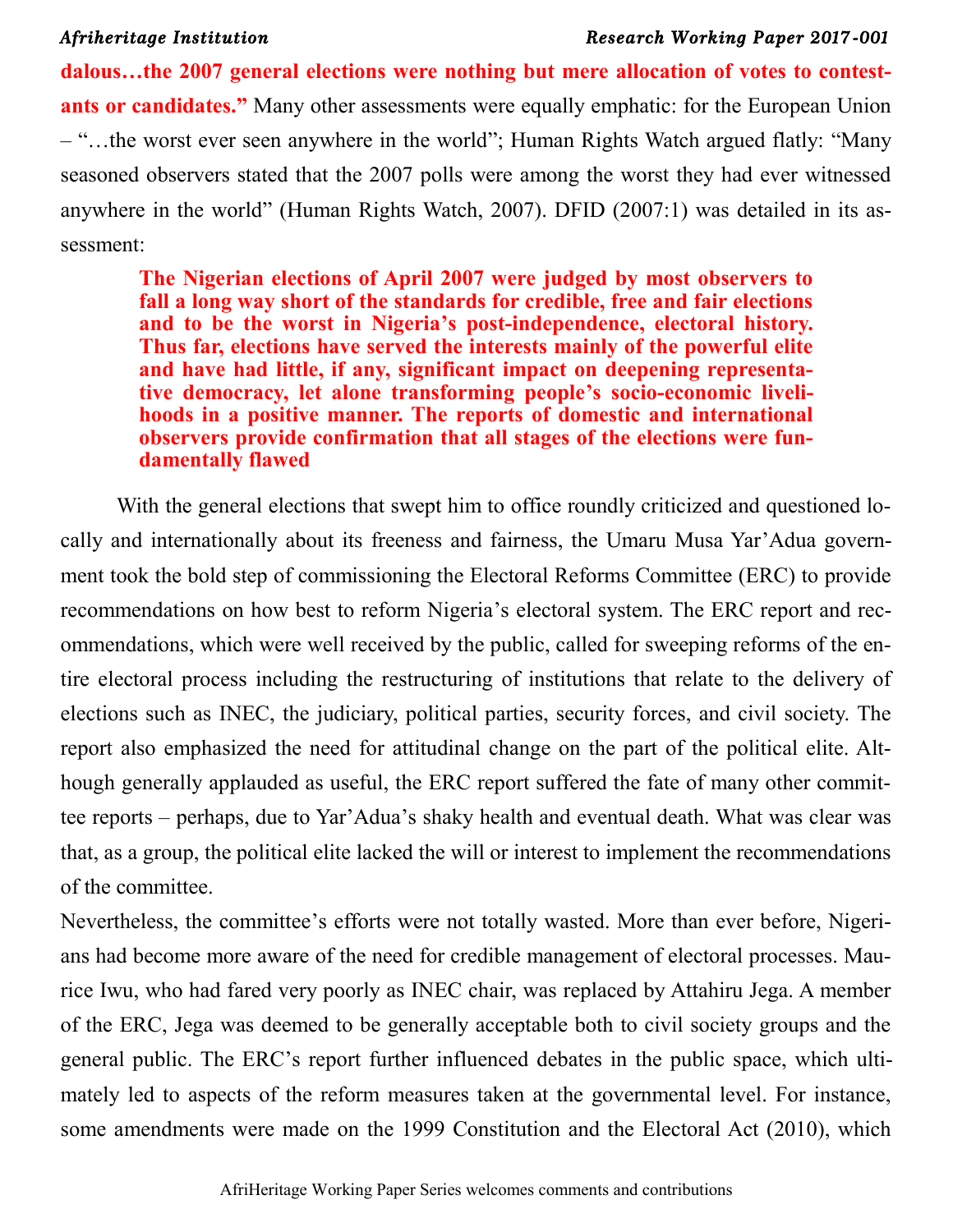enhanced the independence and capacity of INEC, improved the governance structure of political parties, and restructured election timelines and the structure of election jurisprudence (Onapajo, 2015).

The changes notwithstanding, the next general election in 2011 was also scarred by serious large-scale violence despite being widely praised and adjudged as a radical shift from previous elections. The carnage that followed the announcement of the results led to more than 800 deaths and 65,000 people being rendered homeless within three days of rioting in 12 northern states. Though an improvement from the 2007 elections, there were indications that the results for the presidential and federal parliamentary seats as well as the state level processes were neither free nor fair. However, it was the presidential results that particularly triggered anger in the north. Reputedly, many northerners claimed that sophisticated fraudulent acts were used to rig the elections in favor of Goodluck Jonathan, the incumbent President and a southern Christian, over Muhammadu Buhari, a northern Moslem (Onapajo, 2012).

## **Electoral Reforms and the Introduction of the Technological Model in Nigeria**

Jega, Nigeria's INEC chair, had assumed his responsibilities fully inspired by the new powers and opportunities introduced through the reforms instituted by the Yar' Adua government, such as increased independence and freedom to change rules, procedures, and instruments that obstruct effective electoral processes and high quality elections. The institution sought to tackle process challenges such as: fake registrations; vote buying; rampant bribery; vulnerability of election materials and officials to hijacking or manipulation; and poor training of ad hoc staff and use of incompetent staff. They also delved into other problem areas: structural issues within INEC; policy issues with respect to the formulation, implementation, and monitoring of new policies to enhance the quality of elections; and strategic and planning issues to ensure greater levels of efficacy.

Given the centrality of electoral malpractices in undermining efforts to emplace democratic values and democracy in Nigeria, INEC's most visible and far-reaching policy reform, understandably, focused on targeting the perennial issue of electoral fraud. In line with emerging trends around the world, INEC sought to stop electoral fraud by deepening modernizing efforts previously initiated (in an environment where it lacked adequate authority and official political backing). It began to make sweeping reforms of the electoral system in Nigeria through the in-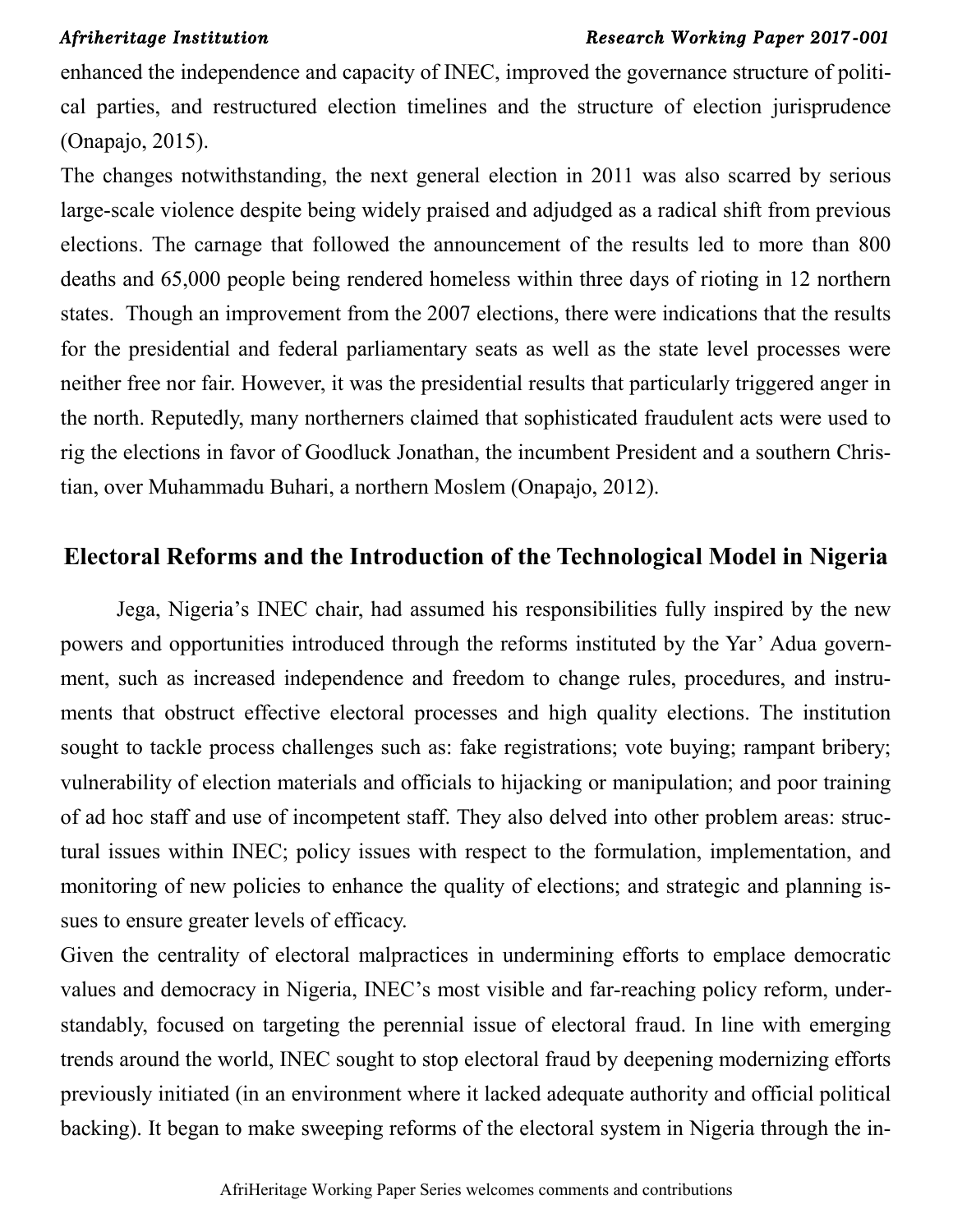troduction or strengthening of new technologies in the electoral process as a bulwark against human fallibility, incompetence, or weakness to irregular inducements. The idea was to prevent electoral fraud, reduce electoral disputes, and encourage voter participation.

Clearly, the issue of electoral malpractice had become so huge in Nigeria that the country was desperate for an effective solution even if it meant introducing controversial electronic systems that were being challenged in other countries. With Jega's commitment and the strengthened authority of INEC, the deepening of technology-based strategies began to reverse the trend of electoral impunity and fraud. The innovations, which were first rolled out in the 2011 general elections, kicked off with the introduction of a new biometric system for voter registration. This effort resulted quickly in a significant reduction – more than 870,000 -- of fake and multiple entry voter registrations (INEC, 2011).

The lessons learnt from the challenges and successes in the 2011 elections were used by INEC to build a technological framework for the 2015 general elections. It deployed the Automated Fingerprint System (AFIS), the Permanent Voter Cards (PVC), and Smart Card Reader (SCR) technologies. The AFIS detected over 80,000 fake entries and weeded out fictitious names in the register; this reduced significantly the number of registered voters from 73,528,040 million to 68,833,476 million. The PVC was introduced as a replacement for the Temporary Voter Cards (TVC). Unlike the TVC, the PVC is a machine readable card with a chip that stores the biometrics of legitimate holders. The verification of the authenticity of the card and the data of each prospective voter was a pre-requisite for voting on Election Day (Agbu, 2016). The SCR was meant to complement the other electronic devices in ensuring the integrity of the elections. Using a reputedly secure and cryptographic technology, the SCR was the electronic and scientific tool used to verify the PVC at the polling units (Agbu, 2016).

But, are electronic devices necessarily the best way to redress serious challenges in Nigeria's electoral processes? Is Nigeria well positioned now to manage effectively already known weaknesses of such devices? Given Nigeria's highly charged and culturally segmented environment, will INEC and the sitting government be able to weather a political storm if a section of the country perceives/believes that (yet again) a governance mandate has been stolen? Clearly, any perception that a political system is affected by electoral malpractices intrinsically undermines its democracy and the principles that underpin its democratic values. This is because "they take away from individuals the right to vote as they wish, distort the results of elections and weaken the legitimacy of elected bodies, and they cause mistrust between com-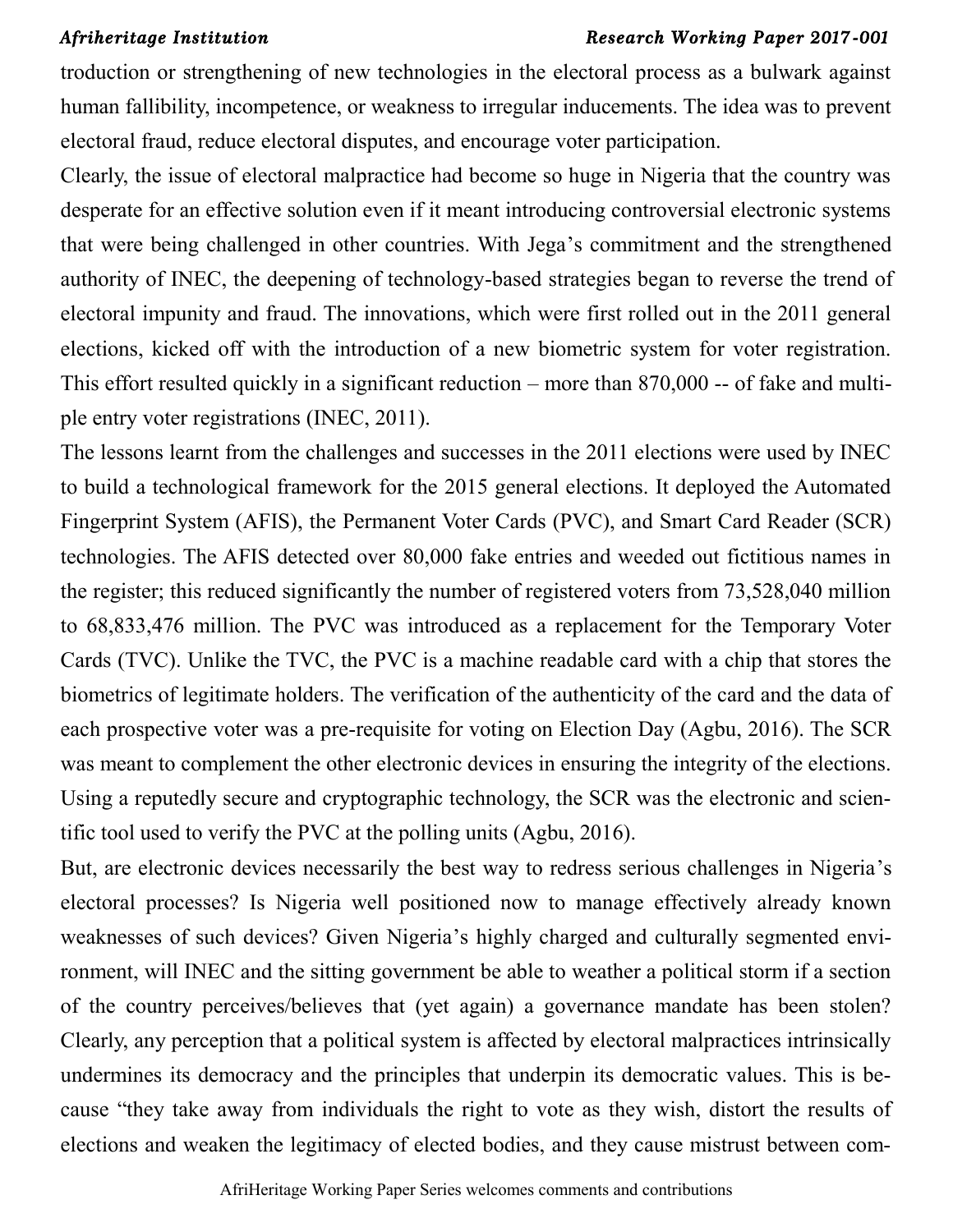munities" (Electoral Commission - UK, 2017). Potentially, this situation is massively exacerbated by electronic devices whose growing use and influence in the running of elections has become a doubled-edged sword for all countries. But for countries that lack the technical skills to control or deal effectively with possible threats from internal and external sources seeking to manipulate election results – such as independent hackers or product insiders (companies responsible for the development of the products' hardware or software) – electronic devices pose a very real danger to their national security.

The issue is simple. Electoral fraud under manual voting systems, which are now being phased out, tended to be largely localized and limited in geographical spread. By contrast, the new electronic voting systems, which are fast replacing the manual ballot boxes around the world, can "allow insiders to rig elections on a statewide or even national scale. And whereas once you could catch the guilty parties in the act… the virtual vote count can be manipulated in total secrecy" (Collier, 2012). For culturally segmented countries like Nigeria, where electoral processes and activities are often seen in ethnic, religious or regional terms, electoral fortunes can become a matter of life and death. Currently, Nigeria does not produce electronic devices for elections and does not have the technical capacity to ensure that it is calibrated appropriately and consistently, and that any illegal interference is detected and handled quickly. Beyond the huge stakes locally where a technological equivalent of an arms race can be triggered by parochial interests, there is also the matter of another country (or private company) deciding to pick and support its own choice of leaders for the country by manipulating results without even setting up operations within the country. As such, electoral fraud has the potential of not only triggering conflict or war between antagonistic population groups, but also of being manipulated by a rival (hostile) foreign government or private corporation with the technical capacity either to hack into, or use its bonafide code to access the anchoring computer systems or paraphernalia used to run an election.

## **Technological Model as Solution: Blazing New Trails or Stroking Old Fires?**

Clearly, a measure of the success of INEC's technological innovations in improving the quality of elections is the positive ratings and popular acceptance of the 2015 general election outcomes. As Onapajo (2015: 581) notes: "indeed, the fact that the outcome of the elections was trusted and accepted by the majority, including the incumbent president who lost to the opposition…demonstrates the extent to which the reforms improved the quality of the elections."

AfriHeritage Working Paper Series welcomes comments and contributions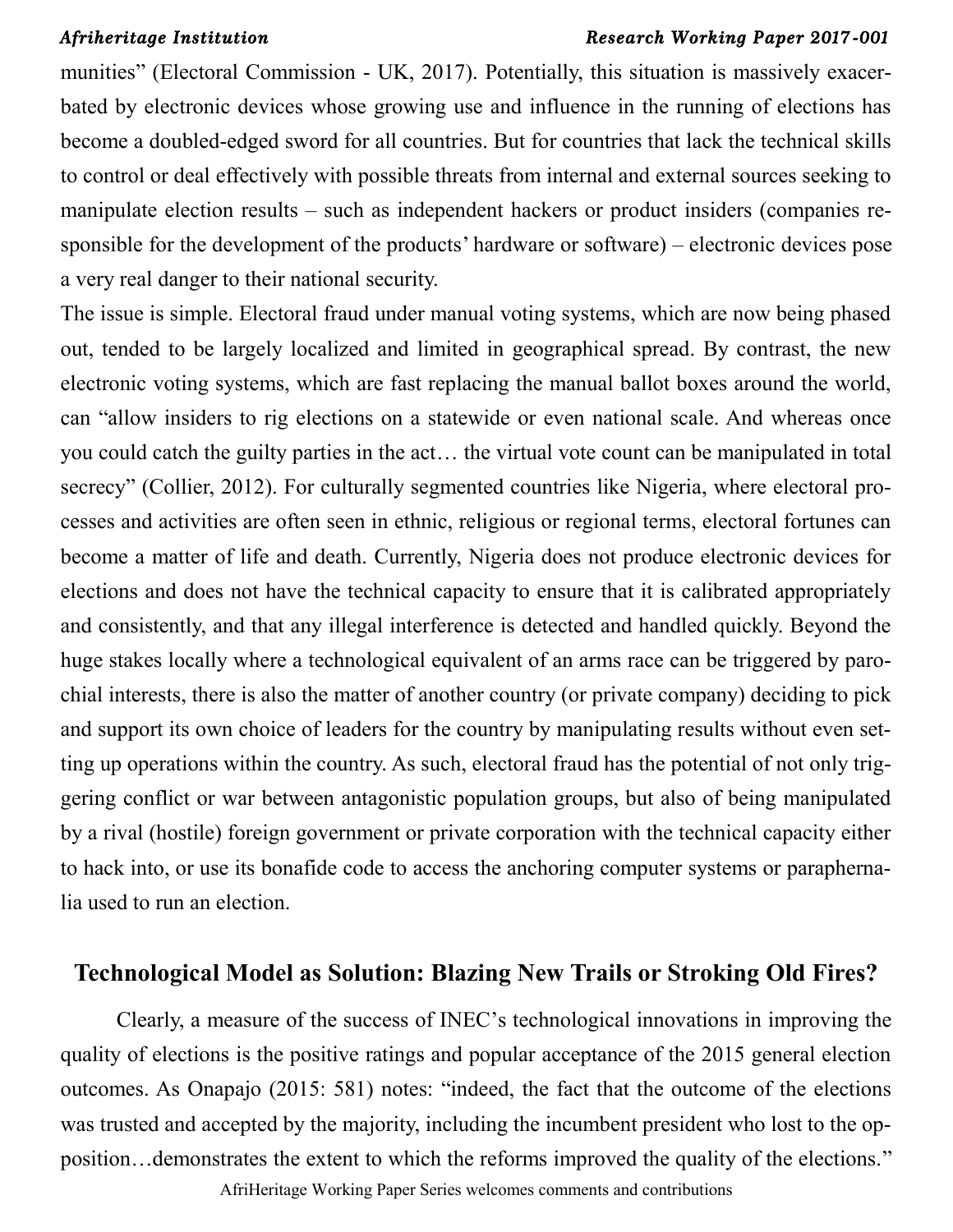Many experts and practitioners believed and argued that, indeed, the 2015 elections in Nigeria were not only transparent and free but also fair and credible and, as such, had served to deepen democracy and democratic values in Nigeria. This, it was believed, was evidenced by the fact that the country experienced a sharp decline in election petitions when compared to the previous elections.

Indeed, the 2015 presidential election was a watershed event in Nigerian history because it was the first time since 1999 that a presidential election was not contested in the courts. The European Union Elections Observation Mission (EU EOM) noted approvingly: "Election day overall passed peacefully with appropriate performance by security agencies and EU EOM observers saw no evidence of systematic manipulations" (EU EOM, 2015: 1). Also the Commonwealth Observer Group (COG) concluded that "notwithstanding the organizational and technical deficiencies, the conduct of the Presidential and National Assembly Elections were generally peaceful and transparent" (COG, 2015).

Seemingly, the reform efforts to stem electoral rigging and other fraudulent practices had worked during the 2015 elections. They were reduced because of the digitization measures, which made electoral manipulation more difficult. The cases of impersonation, inflated figures, vote buying, ballot snatching, and other methods politicians use to manipulate the votes were controlled. Furthermore, the strategies made accreditation less cumbersome and more transparent, and provided backup information that could assist in electoral adjudication should they occur (Momoh, 2016).

Still, notwithstanding compelling evidence that the 2015 elections produced relatively better outcomes regarding quality -- and that as with other countries (such as India and Brazil) that digitalized voting systems save costs and facilitate faster electoral processes than the manual ballot card processes -- there were equally strong evidences that the elections were not entirely free of rigging and other forms of manipulations. In northern Nigeria, rampant cases of underage voting were reported by observers. Minors in several states including Kano, Jigawa, Katsina, Gombe, Bauchi, Katsina and Kogi states were reportedly in possession of the PVCs (Agbu, 2016). Highly controversial results, over inflated figures, and sabotaged SCRs were reported in the South-South zone. In Rivers States, for example, the PDP gubernatorial candidate was awarded 1,029,102 votes, which were clearly inconsistent with the official number of accredited voters of 292,878 (Agbu, 2016). Most states in the Niger Delta region were also engulfed in large-scale violence aimed at intimidating prospective voters and election officials. Other cases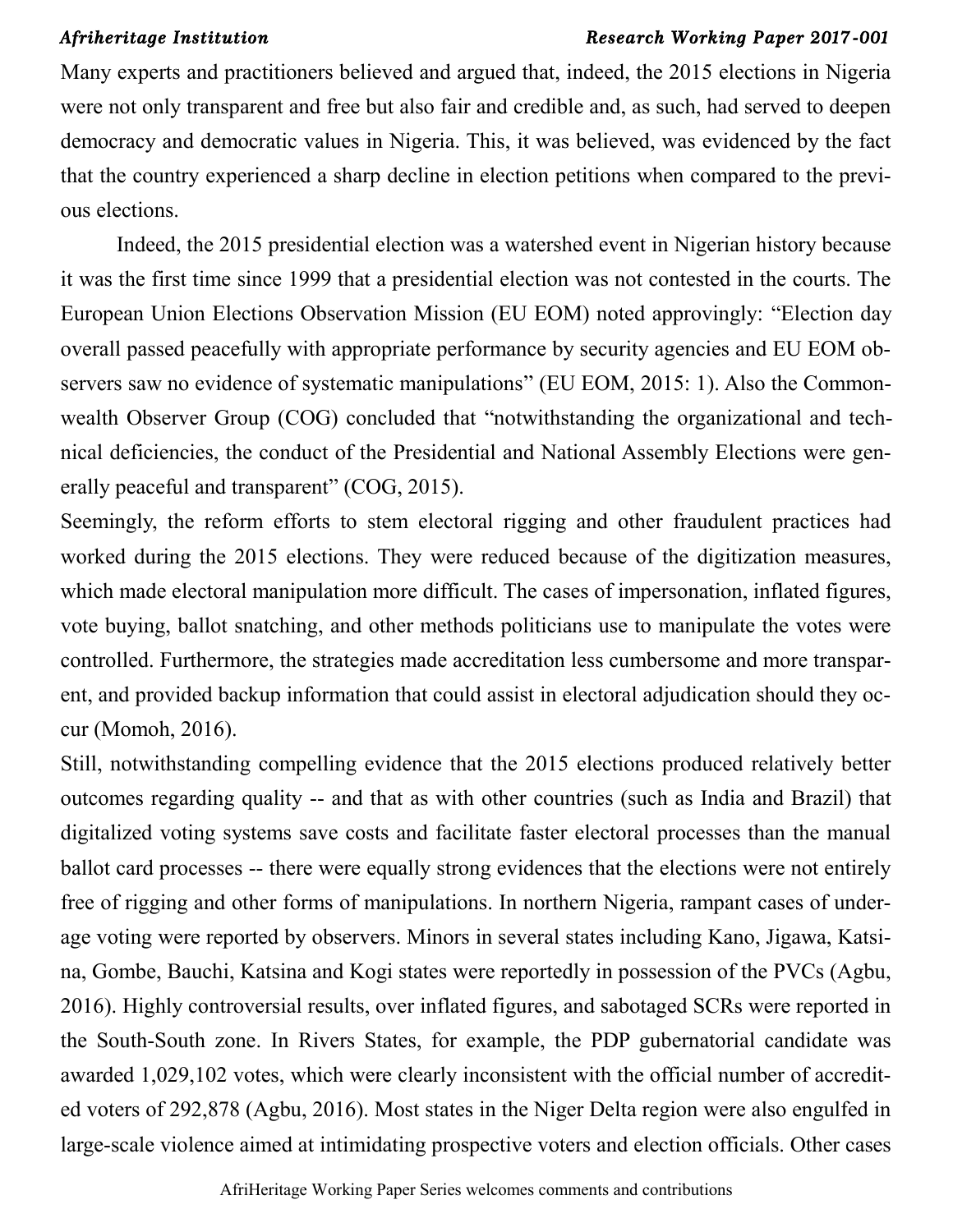of connivance of the INEC officials with politicians to manipulate the elections were reported (Agbu, 2016).

**Electoral fraud in the 2015 elections cycle was further aggravated by the technical and logistical problems encountered by INEC, which necessitated recourse to manual accreditation at about 300 polling areas. It seems that some politicians created or exploited technical challenges to ensure or facilitate opportunities to engage in various forms of electoral malpractices that were commonplace in the old voting system. Some analysts have raised fundamental issues on the extent to which the Anti Electoral Fraud Procedures (AEFP) used by INEC actually prevented electoral malpractices. They suggest that the general insecurity within the country, the lack of confidence about the electoral environment, and the ratio of actual voter turnout to registered voters "speaks of peace in the electoral process" [\(Ayinde](https://journals.co.za/search?value1=Aremu+Fatai+Ayinde&option1=author&option912=resultCategory&value912=ResearchPublicationContent) and [Idowu,](https://journals.co.za/search?value1=Aluko+Opeyemi+Idowu&option1=author&option912=resultCategory&value912=ResearchPublicationContent) 2016:50).** 

Agreeing that the 2015 elections had limited success, Momoh (2016) underscores several reasons for the cases of manipulations and fraud experienced in the elections despite the digitization exercise:

The lack of sufficient pilot exercises with the SCRs;

- Lackadaisical attitude towards training on the use of the SCRs by many ad hoc staff and thus their display of inexperience on the field;
- Sabotage and compromise by some election officials; inadequate security for the SCRs like other sensitive materials;
- Criminal acts of collection of PVCs by proxies with the intention of impersonation; and
- Data mismatch in such a way that there was conflict between the biometric data and the true identity of voters.

In essence, the 2015 electoral outcomes could have been better managed if INEC was better prepared and supported by government.

# **Anti-Rigging Devices and National Security: Much Ado about Nothing?**

**A series of high profile cyber attacks on voter registration systems in at least 20 [American] states -- and a massive breach this spring of databases used by the Democratic National Committee and Hillary Clinton's campaign -- has set a sizable portion of the public on edge. Almost six-in -ten US voters believe it's likely electronic voting machines could be hacked during the election, according to cyber security firm Carbon Black. And recent research shows it's easier than some might think. Last week, Symantec released the results of a simulated election it ran during the Black Hat conference in August using an electronic voting machine it bought at auction. The company found numerous vulnerabilities in the machine that left it open to manipulation (Moraff, 2016).**

Electronic voting machines are produced by dozens of companies around the world. Together,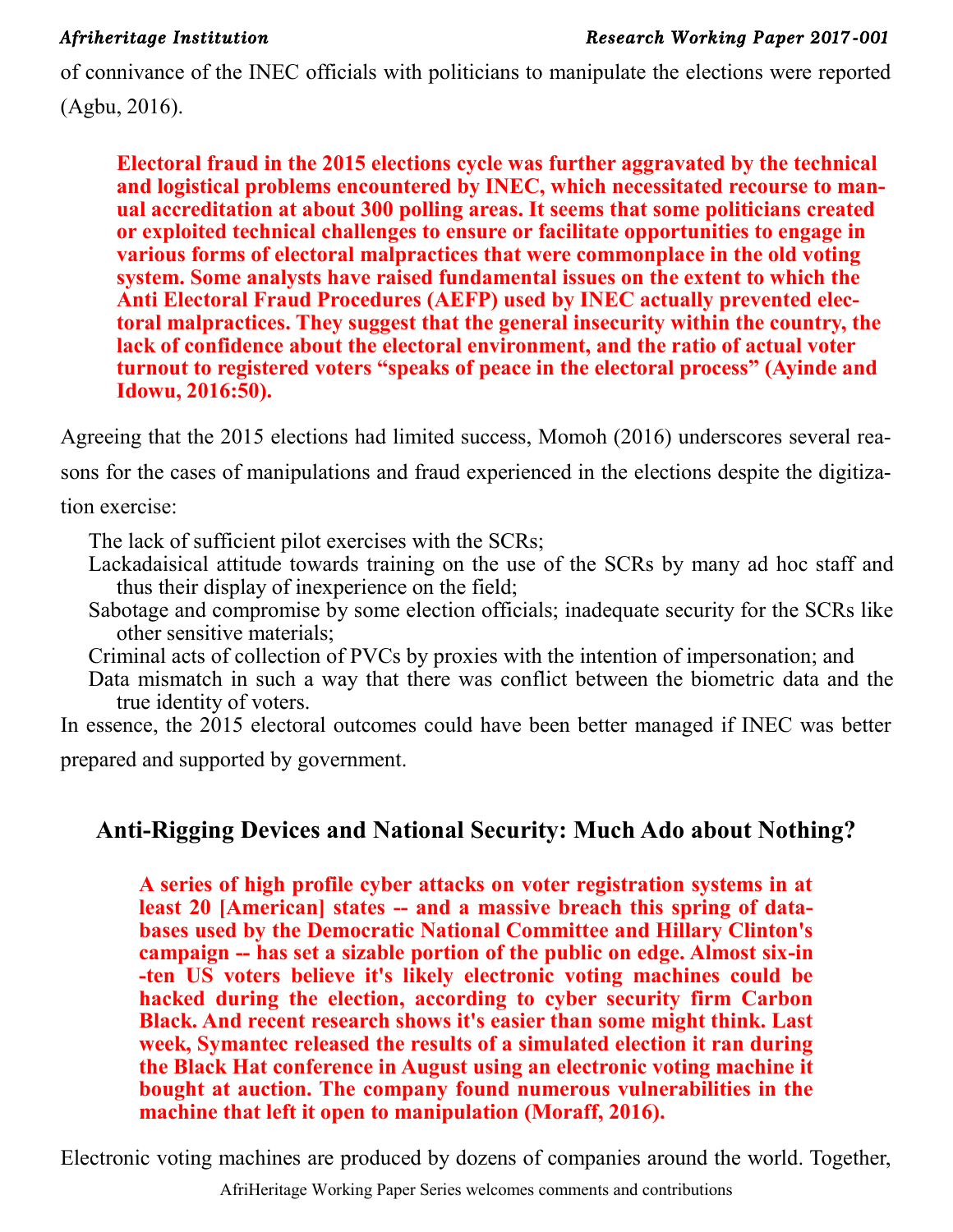there are about five general categories; but, two general categories of electronic voting machines seem to be predominant: Optical-Scan Paper Ballots (OSPB) and Direct Recording Electronic (DRE) Systems. With OSPBs, for instance, voting is done by marking the ballots in pencil, and then feeding into a machine that scans it, records the information, and stores it electronically before discarding the paper ballot into a safe box for manual recount, if required (Moraff, 2016). One key advantage of the OSPBs is that they keep a tangible record of the voter's intention. Unfortunately, they also have many demonstrable points of vulnerability with respect to tabulation fraud, chain voting, and tampering. However, some experts argue that most challenges associated with OSPBs can be moderated or prevented altogether through various means such as introducing a cryptographic verification mechanism.

DRE voting systems record votes when a voter activates a button or touchscreen in response to a ballot display. The resulting data from voters are processed, stored and tabulated electronically at the end of the voting process in computers using voting system software. DRE machines can transmit results that may be used to provide complex assessments of voting patterns in formats (precincts, regions, states, age, ethnicity/race, affiliations, etc.). The adaptability of the machines for complex social environments (language groups, handicapped persons) and detecting technical challenges make DREs both accessible and popular with election officials.

However, as with other electronic voting devices, DREs can be easily rigged not only through external hacking but also through insiders including government officials and hardware and software producers. In that regard, many experts and practitioners easily agree. For instance, the Brennan Center for Justice warned in a September 2016 report (before the US elections) that voting machines across the United States were very vulnerable to attacks (Barrett, 2016). Indeed, the US Secretary for Homeland Security, Jeh Johnson, had also conceded the need to make "longer-term investments…in the cybersecurity of our election process" (Wofford, 2016). Similarly, dozens of security experts at the Aspen Institute (2016) issued a public statement that:

**Election officials at every level of government should take this lesson to heart: our electoral process could be a target for reckless foreign governments and terrorist groups. The voting process is critical to our democracy and must be proof against such attacks or the threat of such attacks. Voting processes and results must receive security akin to that we expect for critical infrastructure.**

Indeed, many experts are often able to demonstrate that electronic voting machines are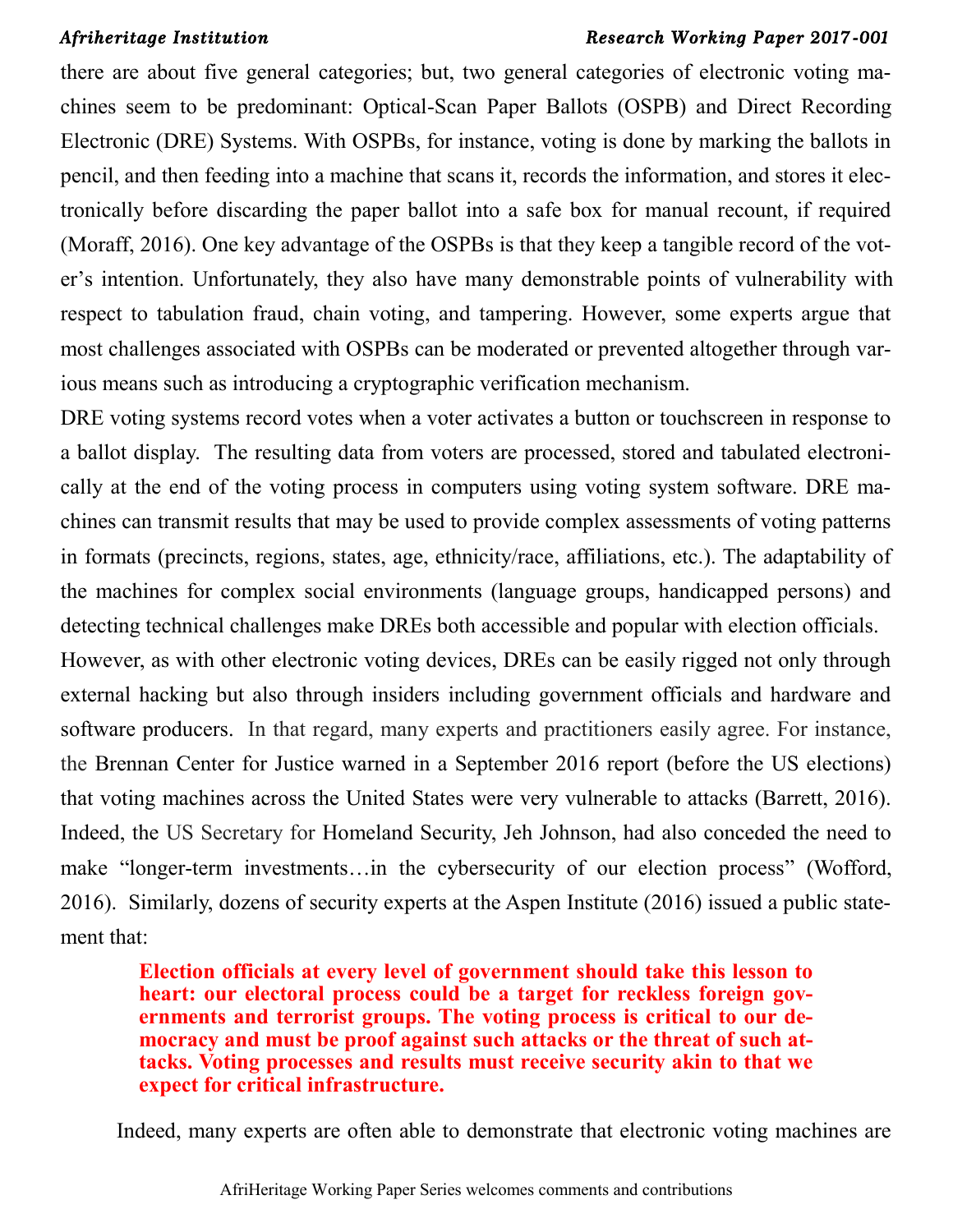so readily accessible to hackers that "elections could be vulnerable at myriad strike points, among them the software that aggregates the precinct vote totals, and the voter registration rolls that are increasingly digitized. But the threat, the cyber experts say, starts with the machines that tally the votes and crucially keep a record of them -- or, in some cases, don't" (Wofford, 2016). Clearly, it was those and related concerns such as Gore's "stolen" presidential mandate that led to worries about the integrity of election results in America. Donald Trump's alarmist claims while running for the American Presidency demonstrated how the prospect of manipulation may create serious questions about the integrity of an electoral process.

In fact, several countries are beginning to re-assess their use of electronic devices with a view to either discard them altogether or strengthen the management and integrity of the system. For instance, the Netherlands, which had used mechanized voting since 1965 and where nearly all elections were done electronically before 2008, had already rejected electronic voting systems due to issues about recounts and certification of results and "minor" errors in the tabulation software. The two issues had triggered some discussions in the media which, in turn, had triggered a red flag on the integrity of elections in the country; hence, the decision to revert to a paper balloting system. Similarly, Ireland had also scrapped its divisive electronic voting system in 2009 due to security and transparency issues that were raised about the trustworthiness of the system.

Still, despite challenges with electronic devices in other countries and during the 2015 Nigerian elections, the Nigerian government and citizens seem poised to retain their continued use in managing electoral processes in the country. In fact, in March 2017, the Nigerian National Assembly amended the Electoral Act to properly institutionalize the PVCs and SCRs and other technologies deemed relevant for INEC's efforts to improve the integrity of elections. Clearly, keen to end negative experiences from the massive irregularities – including issues of integrity, transparency, accountability; colossal corruption; domineering activities and administrative failures -- associated with the traditional voting system in past elections, the Nigerian government seems determined to proceed with electronic devices. This is despite already known problems in both its experience and those of other countries. Does the usefulness of the technological model in giving a measure of credibility and transparency to electoral processes trivialize its vulnerability to massive fraud? For technologically poor or socially segmented countries with highly contested political systems such as DRC, Kenya, Mozambique, Nigeria, South Su-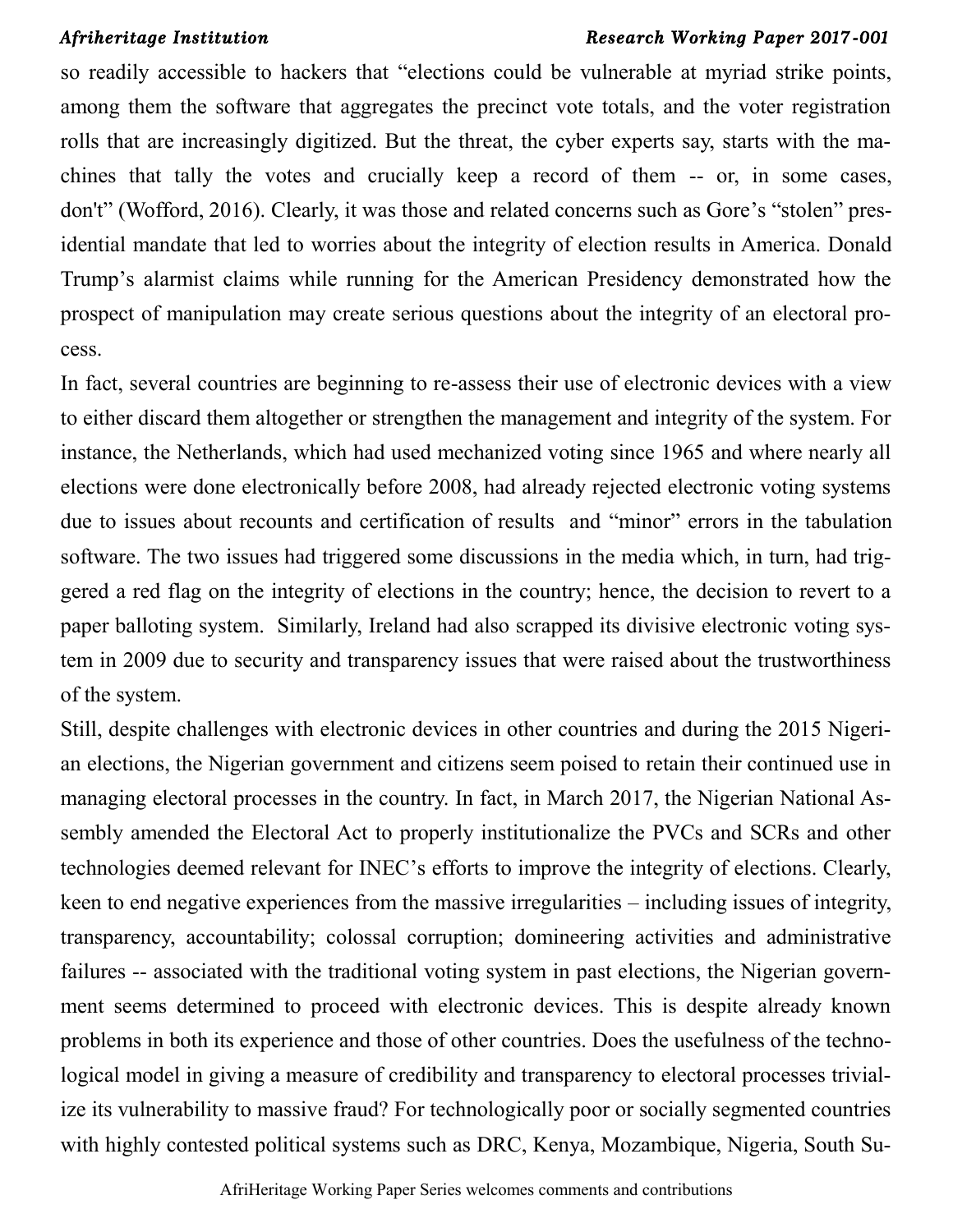dan, or South Africa, prospects of elections rigging may not only undermine electoral credibility but also could lead to serious pre or post elections violence.

As previously underscored, voting devices can be hacked or manipulated by a local company or an individual wishing to take political office or to determine those that do; or, a corrupt public official who is available for hire. They can also be hijacked by a foreign or hostile government or multinational corporation intent on shaping the domestic or foreign policies of its target country in line with its own interests. As such, electronic voting devices can constitute a severe threat to the national security of a country such as Nigeria. Countries such as the United States, France and the United Kingdom have a history of dabbling into the internal politics of other countries and actually installing or trying to install favorable governments. Countries in Africa and beyond -- such as Chile, Brazil, DRC, Gabon, Ghana, Guinea, Mexico, and Panama -- have been victimized in the past. Recent events in Kenya, where the manipulation of electoral devices have been blamed for the court decision to re-run its highly charged, costly and divisive presidential elections, may be instructive. Do Nigerian courts and political leaders have the will and wisdom to handle such matters as calmly and effectively as the Kenyans have done so far? Sadly, the evidence is not encouraging. Given the efforts of state security organs -- such as the Central Intelligence Agency (CIA) -- aimed at shaping electoral outcomes in other countries, the manipulation of electoral outcomes would be more attractive and far cheaper (and provides a greater opportunity for plausible deniability) than military action and other forms of intervention.

In fact, despite ongoing American complaints (and suggestions of moral superiority) about the apparent successful Russian manipulation of the outcome of the 2016 US presidential elections, it was only a payback for US manipulations of elections results in Russia where the US pushed aggressively behind the scenes to shape electoral outcomes in favor of a former Russian President, Boris Yeltsin. If America, Russia or other such powers can target rival states and technologically powerful countries, what guarantee does one have that the electoral processes of incorrigibly corrupt or comparatively weak/vulnerable countries such as Nigeria (and many other developing countries) would not be targeted for exploitation? Clearly, the presumption of technological inevitability regarding electoral devices is premature now -- even if it is adjudged to anticipate the future of democratic elections. But before that can happen, care must be taken to ensure that electronic devices do not torpedo the development and deepening of the values that underpin democracy by undermining its linchpin -- electoral processes.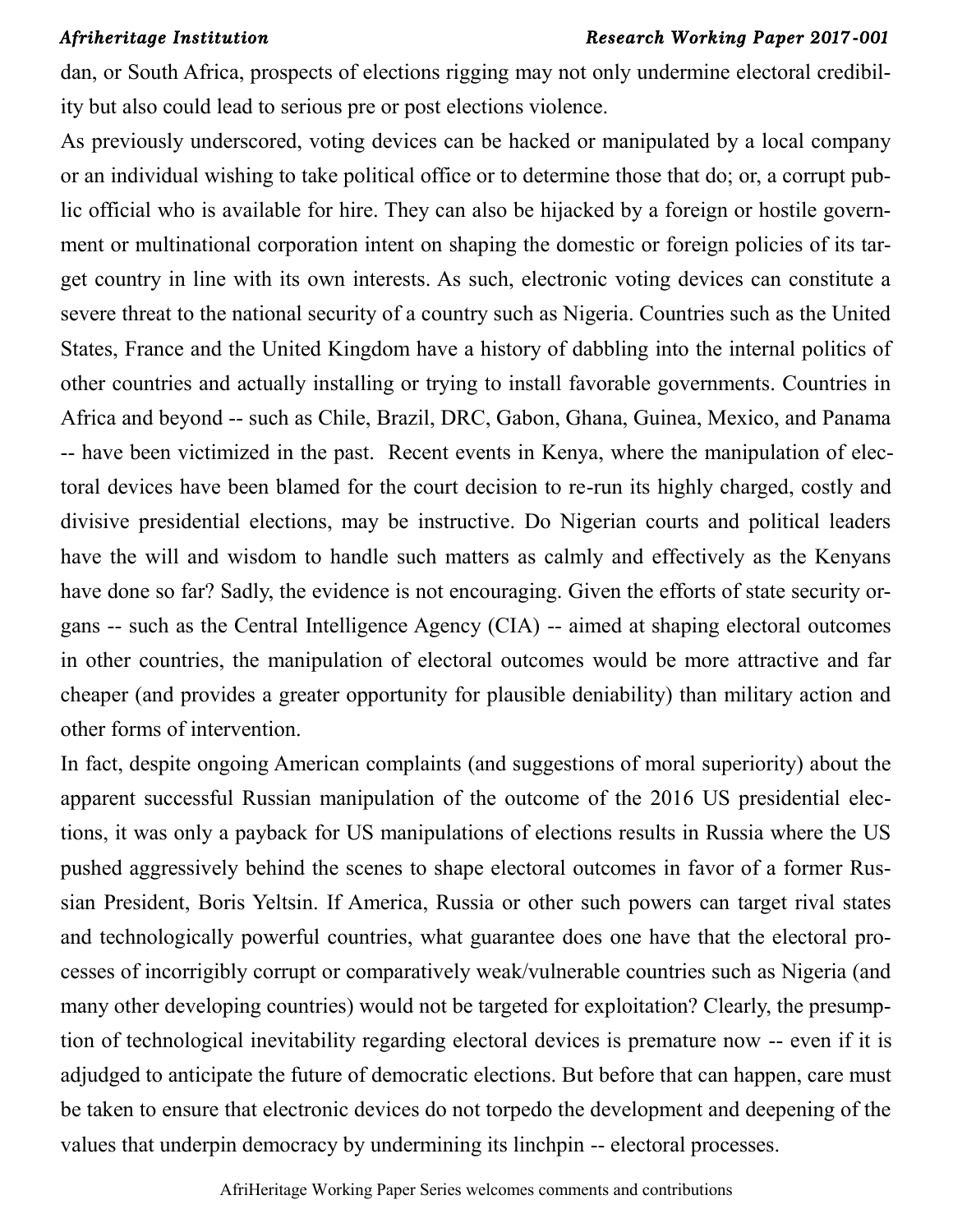# **Recommendations**

To ensure and deepen the vitality of democracy and the maintenance of peace and order within society, the integrity of electoral system is essential. For that to happen, we recommend procedures that may ensure credible electoral processes and strengthen democracy through the appropriate utilization of technological devices.

# **Elections and associated equipment as national security issues**:

The electoral processes and the associated equipment should be formally regarded as national security matters. As such, appropriate laws should be put in place to govern the use and handling of electoral devices.

# **Analysis of the use and implications of technological devices**:

- The use of smart card readers and other technological devices should be revisited formally with a view to identify and vet all crucial issues around their deployment and implications for the electoral system, democracy and the national security of Nigeria. This should not only draw from Nigeria's local experiences but also the experiences of other countries; and from assessments of potential subterfuge and the associated implications for national security.
- **Training of equipment and software experts**: The adoption and introduction of technological devices for Nigerian elections should entail (at minimum) the development of a strong pool of certified skilled experts in all areas pertaining to such devices including equipment design and assessment, and software development and monitoring.
- **Certification of experts**: all experts directly involved in the use and monitoring of the devices must undergo certification processes including appropriate tests, assessments, and clearances to handle, evaluate, and work with such equipment and software.
- **Procedural enhancement for election practitioners:** this is critical for ensuring orderly processes and national security. Stringent rules on qualification and disqualification should be put in place to govern all candidates and legal practitioners. According to McCormack (2016), the procedures should include the following steps:
- I. Rigorous pre-election testing and post-election auditing of the vote count
- II. Introduction of third-party/independent auditing of the voting system software and source codes